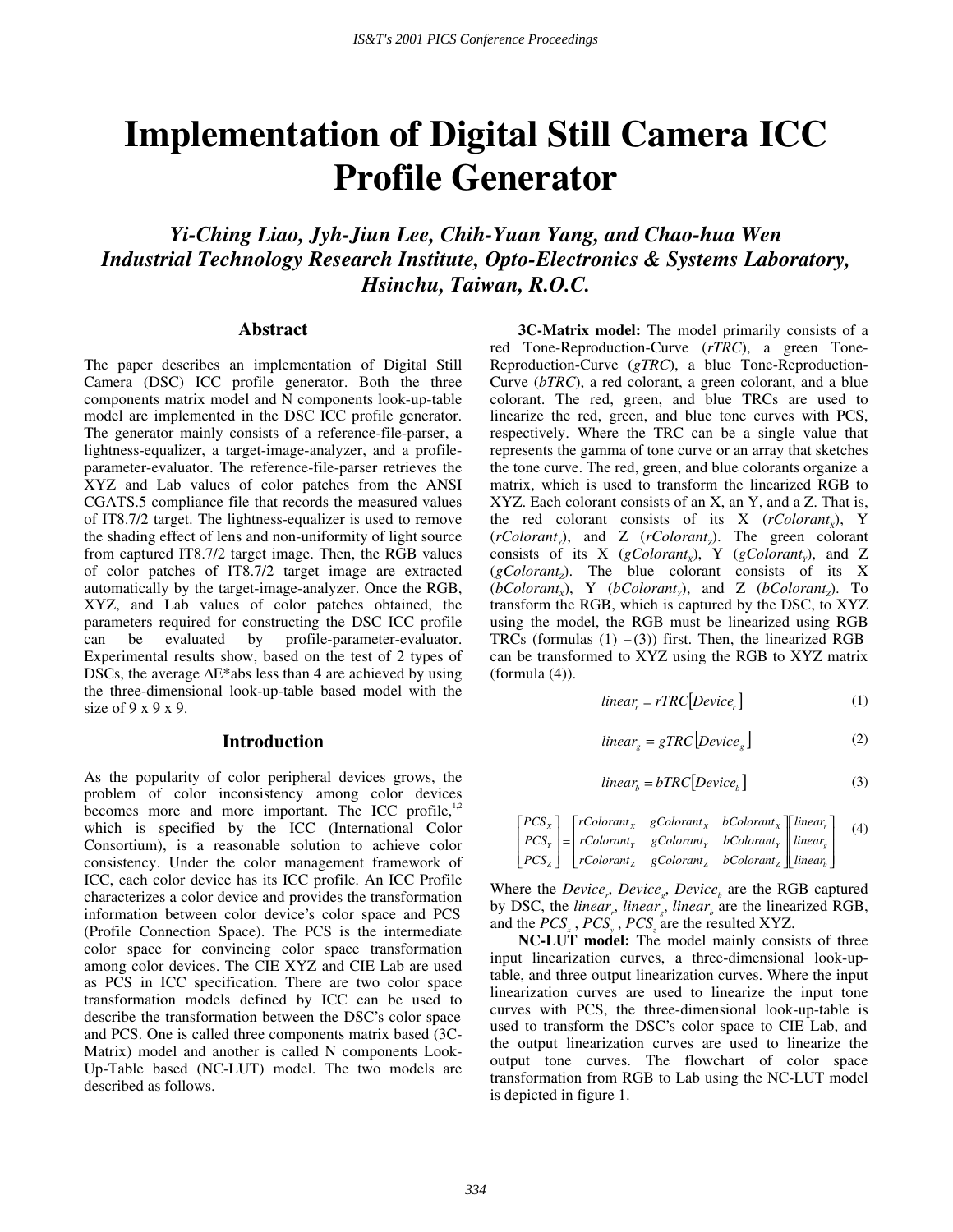

*Figure 1. The NC-LUT model* 

In the paper, both models described above are implemented in the DSC ICC profile generator.

 The rest of this paper is organized as follows. The system architecture of DSC ICC profile generator is given in section 2. The implementation details of reference-fileparser, lightness-equalizer, target-image-analyzer, and profile-parameters-evaluator are described in section 3. The experimental results are listed in section 4. Finally, the conclusions are given in section 5.

## **System Architecture**

To generate the DSC ICC profile, the color characteristics of DSC must be determined. The IT8.7/2, $3$  which is a standard color target defined by ANSI, contains variety color patches that can be used to analyze the color characteristics of input device. To determine the color characteristics of DSC using IT8.7/2, an IT8.7/2 target image must be captured by DSC first. Next, the lightness non-uniformity of DSC results in lens and light source should be removed from the captured IT8.7/2 target image. After that, the color characteristics of DSC required for constructing an ICC profile can be evaluated using the captured RGB values and measured XYZ/Lab values of color patches of IT8.7/2 target. The system architecture of DSC ICC Profile generator is depicted in figure 2.



*Figure 2. System architecture of DSC ICC profile generator* 

Where the target image is the image of IT8.7/2 target captured by DSC and the reference file is the ANSI  $CGATS.5<sup>4</sup>$  compliance file that stores the measured XYZ and Lab values of IT8.7/2 target.

In figure 2, we can see the DSC ICC profile generator includes four functional blocks: the reference-file-parser, the target-image-analyzer, the lightness-equalizer, and the profile-parameters-evaluator. First, the reference-file-parser retrieves the XYZ and Lab values of IT8.7/2 target from the ANSI CGATS.5 compliance file. Next, the lightnessequalizer removes the shading effect of lens and nonuniformity of light-source from captured IT8.7/2 target image. Then, the RGB values of lightness equalized IT8.7/2 target image are extracted by target-image-analyzer. Finally, the parameters required for constructing the DSC ICC profile can be evaluated by profile-parameters-evaluator.

## **Implementation**

In this section, we will present the implementation details of DSC ICC profile generator. The reference-file-parser, lightness-equalizer, target-image-analyzer, and profileparameters-evaluator are described in the following.

#### **Reference-File-Parser**

The reference-file-parser is used to retrieve the XYZ and Lab values of IT8.7/2 target from the ANSI CGATS5 compliance file. The ANSI CGATS5 standard specifies a methodology for taking spectral measurements and making colorimetric computations as well as defines a data exchange format for storing the measured color data. Figure 3 shows an example of ANSI CGATS5 compliance file.

|                | IT8.7/2                   |                                                    |             |                 |       |         |         |  |
|----------------|---------------------------|----------------------------------------------------|-------------|-----------------|-------|---------|---------|--|
|                | <b>ORIGINATOR</b>         |                                                    |             | "S010/OES/ITRI" |       |         |         |  |
|                | <b>DESCRIPTOR</b>         | "Color Target (Illumination=D50, ObserverAngle=2)" |             |                 |       |         |         |  |
| <b>CREATED</b> |                           |                                                    | "4/16/2000" |                 |       |         |         |  |
|                | <b>NUMBER OF FIELDS</b>   |                                                    | 7           |                 |       |         |         |  |
|                | <b>BEGIN DATA FORMAT</b>  |                                                    |             |                 |       |         |         |  |
|                | SampleName XYZ X          |                                                    | XYZ Y       | XYZ Z           | LAB L | LAB A   | LAB B   |  |
|                | END DATA FORMAT           |                                                    |             |                 |       |         |         |  |
|                | <b>NUMBER OF SETS 264</b> |                                                    |             |                 |       |         |         |  |
|                | <b>BEGIN DATA</b>         |                                                    |             |                 |       |         |         |  |
|                | A1                        | 4.40                                               | 3.76        | 2.65            | 22.88 | 11.15   | 3.44    |  |
|                | A <sub>2</sub>            | 5.15                                               | 3.58        | 2.14            | 22.25 | 23.51   | 6.75    |  |
|                | $\cdots$                  |                                                    |             |                 |       |         |         |  |
|                | Dmax                      | 0.47                                               | 0.57        | 0.47            | 5.14  | $-3.32$ | $-0.06$ |  |
|                | <b>END DATA</b>           |                                                    |             |                 |       |         |         |  |
|                |                           |                                                    |             |                 |       |         |         |  |

*Figure 3. An example of ANSI CGATS5 compliance file* 

To retrieve the XYZ and Lab values from the ANSI CGATS5 compliance file, a simple algorithm is given as follows:

#### **The Algorithm of Reference-File-Parser**

- (a) File validity checking: The first 7 characters in the file must be "IT8.7/2".
- (b) Data format retrieving: Before retrieving the measured data of color patches, the information about how the measured data stored in the file must be known. Such information are stored in the file and can be found between the "BEGIN DATA FORMAT" and "END\_DATA\_FORMAT" keywords.
- (c) Measured data retrieving: The XYZ and Lab values are stored between the "BEGIN\_DATA" and "END\_DATA" keywords and can be retrieved using the information obtained in step (b).
- (d) Data validity checking: To ensure the correctness of retrieved XYZ and Lab values, the number of retrieved values and retrieved values are checked. That is, the number of retrieved values of color patches must equal to 288 and the differences between the retrieved values and default values (such as the IT8.7/2's standard values) should less than an allowence value.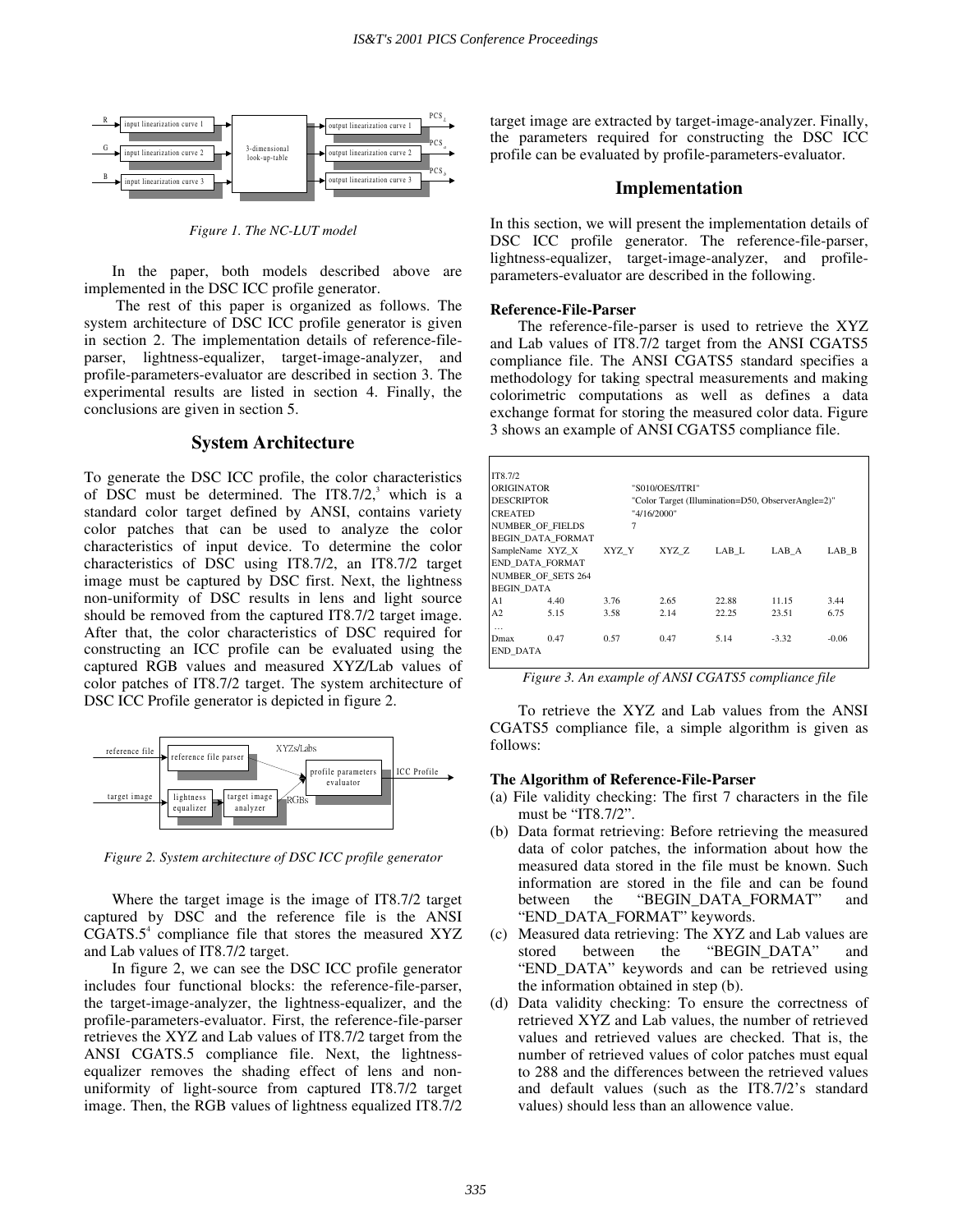#### **Lightness-Equalizer**

To remove the shading effect of lens and nonuniformity of light-source from captured IT8.7/2 target image, a uniform gray card with 20% reflectance is captured under the same capturing environment and the same settings of DSC that are used to capture the target image. Next, a median filter is applied for removing the noise from the gray card image. Finally, the noise removed gray card image is used to remove the lightness non-uniform from captured IT8.7/2 image by multiplying each pixel of the target image with its intensity ratio. For a pixel in the target image, we can get an intensity value from the noiseremoved gray-card image of the same position. The intensity ratio of a pixel can be obtained by dividing the max intensity of the noise-removed gray-card image by the intensity value of the pixel.

#### **Target-Image-Analyzer**

The target-image-analyzer is used to extract the RGB values from the captured IT8.7/2 target image. A targetpositioning algorithm is proposed to determine the positions of four-corners of outer frame in the target image. After the positions of four-corners determined. The positions of color patches can be derived and the RGB values of color patches can be retrieved. The target-positioning algorithm is presented as follows.

#### **Target-Positioning Algorithm**

- (a) Determine the positions of left and right edges of outer frame: First, the middle row of the target image is picked. Then, the left edge in the middle row can be found by checking pixels of the middle row from left to right until the edge pixel is found. In the same way, we can find the right edge in the middle row. Here, an approach provided in $^{10}$  is used to check a pixel is an edge pixel or not.
- (b) Determine the positions of upper-left and upper-right corners of outer frame: After the left and right edges of middle row found, we can find the edge pixels of the upper row by checking only the pixels which are of the same or nearly horizontal position as of the edge pixels of middle row. By using the same procedure, all the left and right edge pixels up to the middle row can be found. As a result, the upper-left and upper-right corners of the outer frame can be found.
- (c) Determine the positions of lower-left and lower-right corners of outer frame: As described in the step (b), we can find the edge pixels of the lower row by checking pixels which are of the same or nearly horizontal position as of the edge pixels of middle row. And then, the lower-left and lower-right corners of the outer frame can be found.

#### **Profile-Parameters-Evaluator**

In this paper, both the 3C-Matrix model and NC-LUT model are implemented. Hence, the parameters required by both models must be generated. That is, the RGB TRCs, the RGB to XYZ transformation matrix, the input linearization curves, the RGB to Lab LUT, and the output linearization curves must be evaluated. Since the output color space of the NC-LUT model for DSC ICC profile is Lab, the output linearization curves required for the NC-LUT model are set as with the gamma value of 1. The generation process of the RGB TRCs and input linearization curves, the RGB to XYZ transformation matrix, and the RGB to Lab LUT are described as follows.

The generation process of RGB TRCs: The RGB TRCs are used to linearize the red, green, and blue tone curves with the XYZ, since the linearized RGB will be transformed to XYZ. The RGB values of 22 gray patches from captured IT8.7/2 target image and the Y value of the same patches from reference file are used to generate the RGB TRCs.

**The generation process of the RGB to XYZ transformation matrix**: In the paper, the regression model<sup>5-9</sup> is used to create the RGB to XYZ transformation matrix. All the available IT8.7/2 color patches are used as the input of regression model. Where the color patches located in column 20 to 22 are not used. That is, for a set of linearized RGB and XYZ data {R(*l*), G(*l*), B(*l*), X(*l*), Y(*l*), Z(*l*): *l*=1 to 252}. The RGB to XYZ transformation matrix *M* can be derived by the following equations.

$$
C(l) = \{c_0(l), c_1(l), c_2(l)\}
$$
  
=  $\{R(l), G(l), B(l)\}$  (6)

$$
A_{3\times 3} = \{a(i, j) : i = 0 \sim 2, j = 0 \sim 2\},
$$
  
\n
$$
a(i, j) = \sum_{l=1}^{252} c_i(l) \cdot c_j(l);
$$
\n(7)

$$
B_{3\times 3} = \{b(i, j) : i = 0 \sim 2, j = 0 \sim 2\},
$$
  
\n
$$
b(i, 0) = \sum_{i=1}^{252} X(i) \cdot c_i(i),
$$
  
\n
$$
b(i, 1) = \sum_{i=1}^{252} Y(i) \cdot c_i(i),
$$
  
\n
$$
b(i, 2) = \sum_{i=1}^{252} Z(i) \cdot c_i(i);
$$
  
\n(8)

$$
M_{3\times 3}^T = A_{3\times 3}^{-1} \cdot B_{3\times 3} \tag{9}
$$

The generation process of input linearization curves: The input linearization curves are used to linearize the red, green, and blue tone curves with the Lab, since the linearized RGB will be transformed to Lab. The RGB values of 22 gray patches from captured IT8.7/2 target image and the L value of the same patches from reference file are used to generate the input linearization curves.

**The generation process of the RGB to Lab LUT**: The generation process of RGB to Lab LUT is shown in figure 4. In figure 4, the 9×9×9 RGBs are firstly linearized by the input linearization curves. Then, a  $3 \times 14$  matrix, which is evaluated using regression model, is used to transform the linearized RGBs to Labs.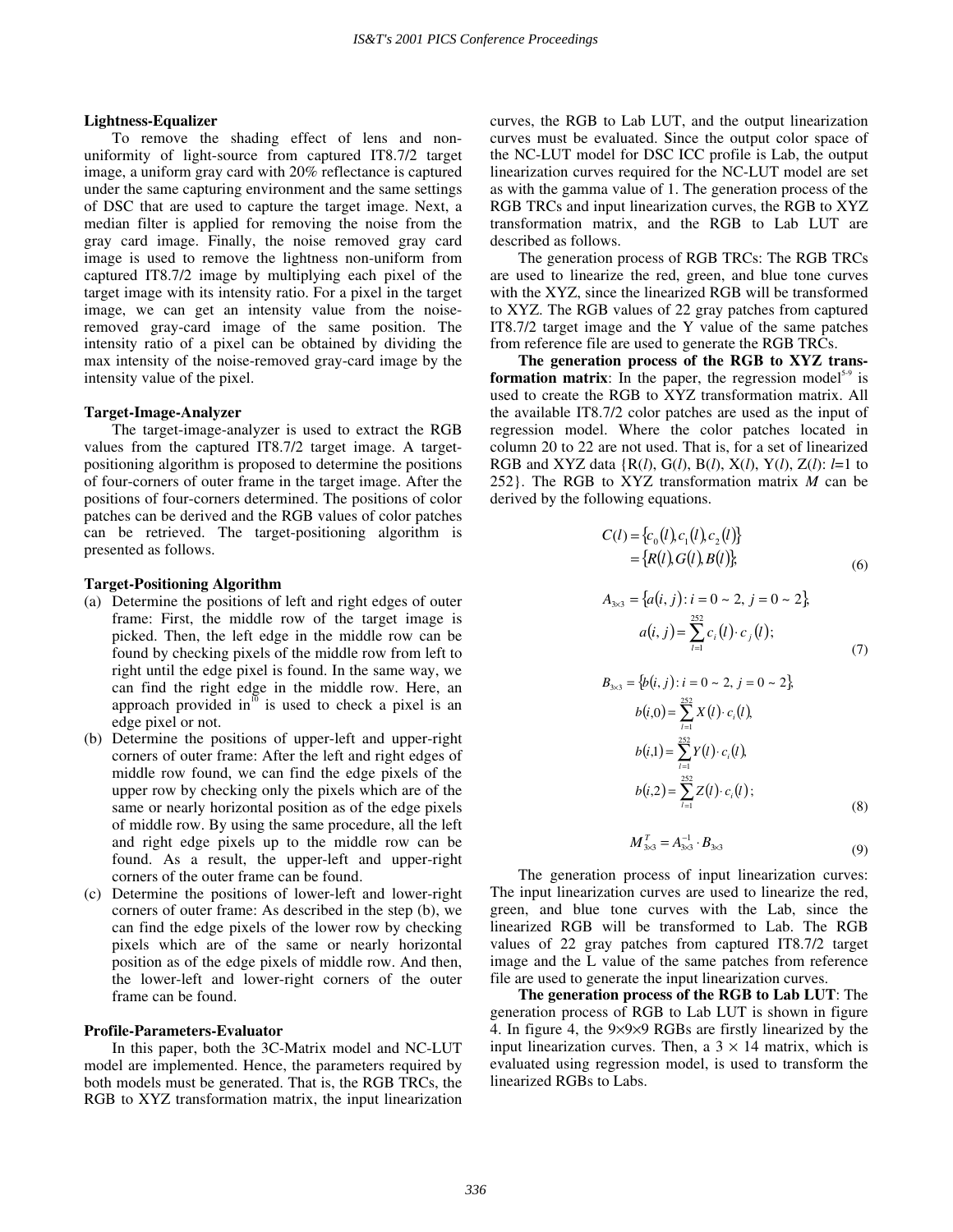

*Figure 4. The generation process of the RGB to Lab LUT* 

The RGB to Lab 3x14 matrix used here is generated using the regression model. The generation process of the matrix is similar to the generation process of the RGB to XYZ transformation matrix. But sets the  $C(l) = \{c_0(l), c_1(l),$  $c_2(l), c_3(l), c_4(l), c_5(l), c_6(l), c_7(l), c_8(l), c_9(l), c_{10}(l), c_{11}(l), c_{12}(l),$  $c_{13}(l)$ } = {1, R(*l*), G(*l*), B(*l*), R(*l*)<sup>2</sup>, G(*l*)<sup>2</sup>, B(*l*)<sup>2</sup>, R(*l*)×G(*l*),  $G(l)\times B(l)$ ,  $R(l)\times B(l)$ ,  $R(l)^3$ ,  $G(l)^3$ ,  $B(l)^3$ ,  $R(l)\times G(l)\times B(l)$ , the size of matrix  $A = 14 \times 14$ , and the size of matrix  $B = 14 \times$ 3.

## **Experimental Results**

To evaluate the performance of the DSC ICC Profile generator, the DSC ICC Profile evaluator is developed. The flowchart of the DSC ICC Profile evaluator is shown in figure 5.



*Figure 5. Flowchart of DSC ICC profile evaluator* 

Where the reference-file-parser and the target imageanalyzer are the same as of the DSC ICC profile generator. The ICC-profile-analyzer is used to retrieve the parameters of 3C-Matrix model and of NC-LUT model from the ICC profile. The RGB to Lab function translates the RGB values extracted from target-image to two sets of Lab values using the 3C-Matrix model and NC-LUT model, respectively. In NC-LUT model, a trilinear interpolation scheme<sup>9</sup> is applied for transforming RGB to Lab. After the two sets of Lab values obtained, the ∆E\* abs of both models can be evaluated by equation (10).

$$
\Delta E * ab = \sqrt{(L - L_1)^2 + (a - a_1)^2 + (b - b_1)^2}
$$
 (10)

In the experiments, a Kodak IT8.7/2 target produced in July 1998, a gray card with 20% reflectance, and two kinds of DSC - Sony DSC-F505 and Olympus C2000Z - are used for evaluating the performance of DSC ICC profile. In the experiments, the ICC profiles of testing DSCs are generated using the DSC ICC profile generator with the Kodak IT8.7/2 target and the gray card. Then, the same reference file and IT8.7/2 target images used to generate the ICC profiles are also used to evaluate the performance of the generated DSC ICC profile. The average ∆E\* abs of tested DSCs using the 3C-Matrix model and NC-LUT model are given in Table 1.

**Table 1. The average** ∆**E\*abs of using 3C-Matrix model and NC-LUT model** 

| DSC.           | 3C-Matrix model NC-LUT model<br>$\Delta E^*$ abs | ∆E*ab |  |
|----------------|--------------------------------------------------|-------|--|
| Sony DSC-F505  | 3.69                                             | 2.69  |  |
| Olympus C2000Z | 7.03                                             | 3.67  |  |

From the above table, we can see the average ∆E<sup>\*</sup>abs of both tested DSCs in 3C-Matrix model are large than of the NC-LUT model. That is, the NC-LUT model is a better choice for the DSC's ICC profile.

## **Conclusions**

The paper describes an implementation of DSC ICC profile generator. Both the 3C-Matrix model and NC-LUT model are implemented in the DSC ICC profile generator. A gray card and an IT8.7/2 target are captured in generating DSC ICC profile. After that, the DSC ICC profile is generated easily and automatically. The experimental results show the NC-LUT model is more suitable to be used in the DSC ICC profile than 3C-Matrix model and the average ∆E\*abs less than 4 can be achieved by using NC-LUT model with the size of 9 x 9 x 9.

#### **References**

- 1. International Color Consortium, "ICC.1," Sep., 1998.
- 2. International Color Consortium, " ICC.1A," Apr., 1999.
- 3. ANSI IT8.7/2, "Graphic Technology Color reflection target for input scanner calibration," 1993.
- 4. ANSI CGATS5, "Graphic technology Spectral measurement and colorimetric computation for graphic arts images," 1993.
- 5. Henry R. Kang, "Color scanner calibration," J. Imaging Technol., Vol. 36, No. 2, pp. 162-170, March 1992.
- 6. Shoji Suzuki, Tadakazu Kusunoki, and Masahiro Mori, " Color characteristic design for color scanners," Applied Optics, Vol. 29, No. 34, pp. 5187-5192, Dec. 1990.
- 7. Po-Chieh Hung, "Colorimetric calibration for scanners and media," Proc. SPIE, vol 1448, pp. 164-174, 1991.
- 8. A. A. Afifi and S. P. Azen, Statistical Analysis, Academic Press, NY, 1972.
- 9. J. M. Kasson, "Performing color space conversions with three-dimension linear interpolation," J. Electronic Imaging, 4(3), pp. 226-250, 1995.
	- 10. Yi-Ching Liaw and Chun-Yen Chen, "Implementation of scanner ICC profile generator," Proceedings of SPIE Vol. 4080, pp.159-166, July, 2000.